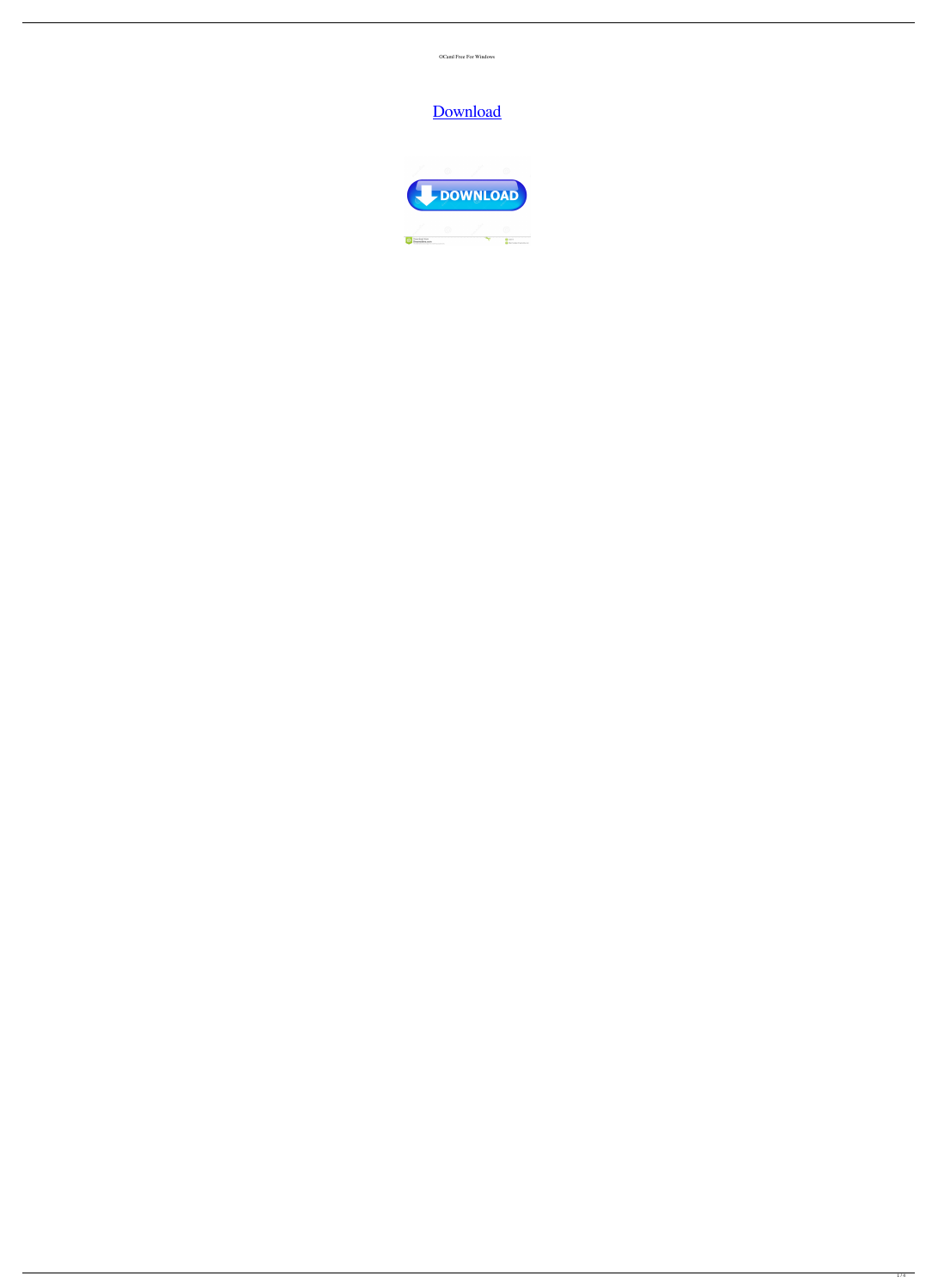OCaml Download With Full Crack is a functional programming language that aims for an efficient interpretation, type safety, strong static guarantees, and a powerful type inference. OCaml Reference: OCaml is a compiled functional programming language. Get OCaml Code Get OCaml Documentation Get OCaml Tutorials Get OCaml Books Use this code on your Web Server: #!/usr/bin/perl use strict; use warnings; use OcamlLib; my  $\text{SINPUT\_FILE} =$ ; my  $\text{SOUTPUT\_FILE} =$ ; my  $\text{SOCamI} =$  new OCamlLib(); my  $\text{SOCamI\_Lex} =$  new OCamlLib(); my \$OCaml\_Parser = new OCamlLib(); my \$OCaml\_Lex = \$OCaml->OCaml\_Lex(); \$OCaml\_Lex->Add\_Flags("-text"); my \$OCaml\_Parser = \$OCaml->OCaml\_Parser(); \$OCaml\_Parser->Add\_Flags("-lexopt -ppcamlp4"); my \$OCaml\_Run = \$OCaml->OCaml\_Run(); print \$OCaml\_Run \$INPUT\_FILE \$OUTPUT\_FILE; Get OCaml Code Get OCaml Documentation Get OCaml Tutorials Get OCaml Books For those of you who want to use MzScheme use this code on your Web Server: #!/usr/bin/perl use strict; use warnings; use OcamlLib; my \$INPUT\_FILE =

## **OCaml Crack +**

Create a window on the system and invoke the specified procedure. OCaml-win32 was designed to ease the development of graphical interfaces for Win32. This is achieved by providing a collection of bindings from OCaml to Win32. In contrast to the Win32 library, the OCaml bindings (ocaml-win32) were not designed as an extension of the standard Win32 API, but rather as a separate API. The bindings from ocaml-win32 use the Win32 API for all their internal tasks. Only the graphical output is provided via the window system of OCaml-Win32. Install the mlpack\_build\_win\_binaries.cmake file: mkdir build\_win cd build\_win cmake -DBUILD\_EXAMPLES=ON.. make which will make several OCaml binaries like ocaml (executable), tomlc (compile command), ocamllex (lexer) and ocamlopt (parser) which can be used to compile OCaml-code (for example ocaml\_app.ml). You can then test it with a small example (ocaml\_app.ml) which uses the Main module: # Create a window and invoke the 'Hello World' procedure. let app  $=$  Main.create\_window () let  $x =$  Marshal.to\_i32 (Printf.printf "Hello World!") app.run x The executable has the extension ocaml.exe. If you want to use the GUI version you have to set the option --gui to the compiler as well as the compiler you're using: \$ ocaml --gui --bin ocaml\_app.ml \$ ocaml -o ocaml\_app.exe ocaml\_app.ml NOTE: Both options are not shown in the user guide due to a bug. If you want to have the GUI version, you should set the --gui option in the compiler command line directly. Using OCaml-Win32: Download and install mlpack from Install the ocaml\_app.exe binary (you need to install the package in your system path), for example to /usr/bin. Save the following OCaml-code into a file called ocaml\_app.ml: let 81e310abbf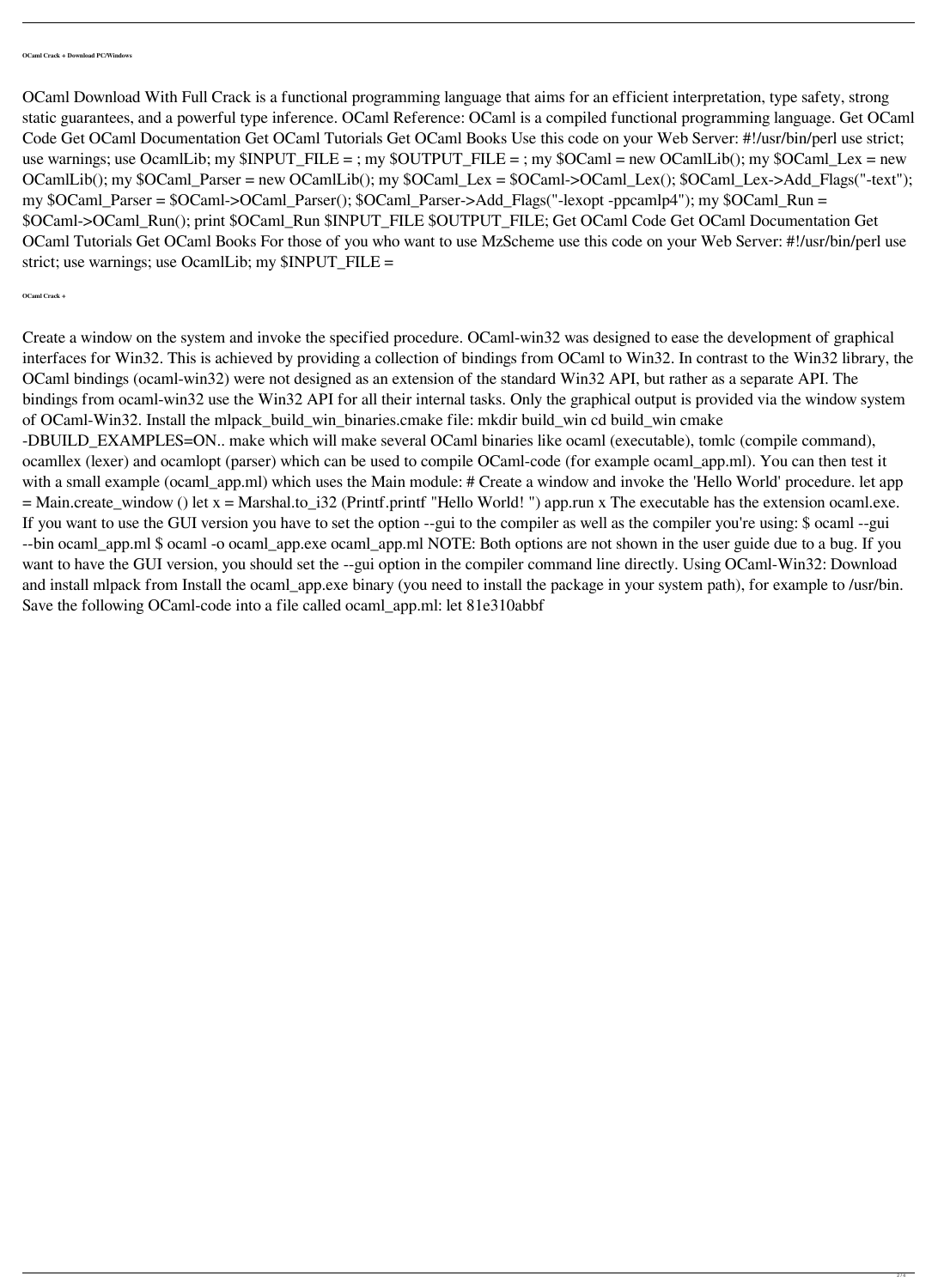OCaml is a general-purpose, functional, object-oriented, imperative, imperative, and multi-paradigm programming language. It provides static, dynamic, and object-oriented features. OCaml is extremely extensible through functional and object-oriented extensions. Some examples of extensions include C type conversion, CORBA communication, automatic type inference, incremental type checking, persistent data structures, debugger, etc. MLton is a software compiler that compiles Prolog, OCaml and other languages to native machine code. MLton is a collection of tools for language development. MLton combines powerful compiler technology with a number of tools for the development of language compilers. Maccaroni is an open source (LGPL) OCaml implementation. It supports several feature sets. Aglet is a library for OCaml and is released under the GNU General Public License. It provides basic networking and encryption services for applications written in OCaml. The following features are not currently supported in OCaml: - Threads - Signals (use the native implementations) - Implemented full Open Source GPL'ed TLS/SSL libraries. - Incremental type checking - Exception handling - Lazy exceptions It is possible to use Gtk2Hs in order to support it. However the interface is not clean so you have to use Gtk2Hs with care. Some documentation of OCaml GUI programming can be found here: Examples: There is some code to have a simple GUI application with OCaml and Gtk2Hs in the include/examples subdirectory of OCaml. The following programs are included: (a) gui - A simple GUI application for testing. (b) wx - A simple GUI application using wxWidgets. (c) Pwny - A GUI application to show how Gtk2Hs can be used. A tutorial can be found at: Note: there is no support for Java GUI development in OCaml. There is also a community maintained mailing list, caml-gtk@caml.inria.fr, which may be useful to you. Contacts: See and OCaml Windows GUI Requirements: -----------------------

OCaml is a new programming language, is the first functional programming language with a strong type system. The language is a multiparadigm language with the unique focus on functional programming. The OCaml Standard Library provides ready-to-use facilities for almost all programming tasks. OCaml is easy to learn, understand and implement. A: Win32 has probably been the last major project to have started using OCaml as the primary language and the only one to use a pure OCaml system library as a base (OCamlWin32). I suspect it was the only one still active. Win32 was started by Luca Cardelli in 1994 and put on hold after Oracle's acquisition of Sun in January 1997. After that, the OCaml community was for a long time effectively abandoned for Win32. OCamlWin32 is an OCaml library for Win32 programming. Q: How to display percentage on label I have a label "100%". How can I display its value as "100%" int percentage = 100; PercentageLabel.Text = "100%"; A: I have a label "100%". How can I display its value as "100%" The way I would do it is to calculate the percentage and store it as a double then format it as a string. var percentage = 100; PercentageLabel.Text = String.Format(" $\{0:00\}$ %", percentage); A: int percentage = 100; PercentageLabel.Text = String.Format(" $\{0:00\}$ %", percentage \* 100/ 100); US President Donald Trump says he is going to make the Middle East a safer place and all he needs to do is meet with people. He made the comments following a five-hour meeting with Israeli Prime Minister Benjamin Netanyahu in Washington DC on Wednesday (local time). "I'm very thankful for Prime Minister Netanyahu. I'm very thankful for the relationship with Israel, I'm very thankful for what's going on. I feel very strongly, I've been hearing it for a long time, I've been hearing it from people that I respect a lot, and that is that the United States and Israel are going to be great friends for a long time, and we're going to make the Middle East a safe place," he told reporters. Mr Trump said he had come

**What's New In?**